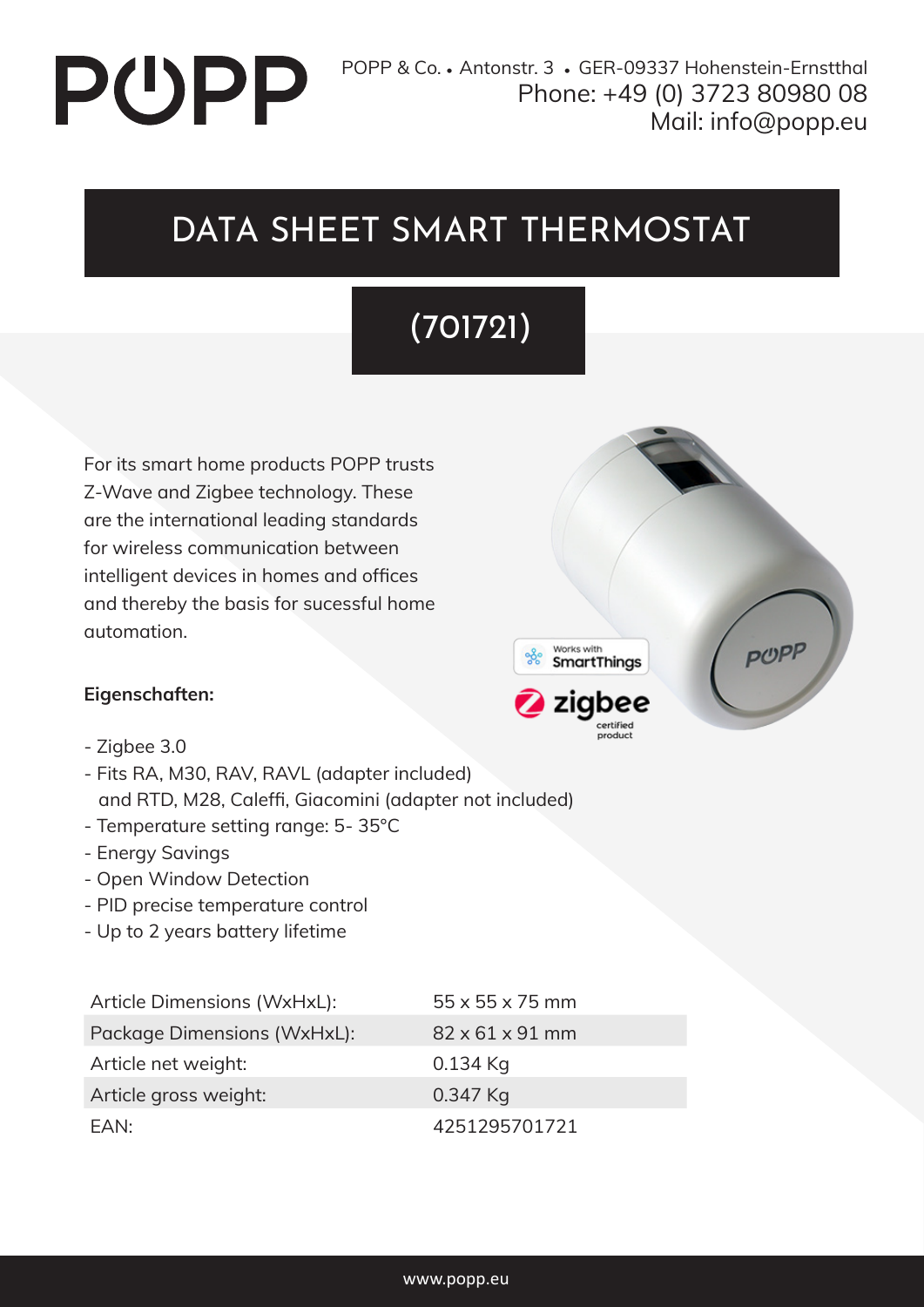## PUPP

#### DATA SHEET SMART THERMOSTAT

### (701721)

| Device Type:            | Thermostat                         |
|-------------------------|------------------------------------|
| Transmission protocol:  | Zigbee 3.0                         |
| Transmission frequency: | 2,4 GHz / <40mW                    |
| Repeater:               | no                                 |
| Beaming:                | no                                 |
| Firmware Version:       | 1.08                               |
| Transmission range:     | 20-30m (indoor)                    |
| Certification-ID:       | ZIG21051ZB330911-24                |
| Power consumption:      | 3 mW in standby, 1,2 W when active |
| Battery type:           | $2 \times 1.5$ V AA batteries      |
| Battery life:           | up to 2 years                      |
| IP Class:               | IP20                               |
| Actuator:               | electromechanical                  |
| Display:                | LCD with backlight                 |
| Operating temperature:  | +0°C to 40°C                       |
| Humidity:               | 10 to 80 %                         |
| Storage temperature:    | $-20^{\circ}$ C to 65 $^{\circ}$ C |
| Temperature setting:    | $5$ to $35^{\circ}$ C              |